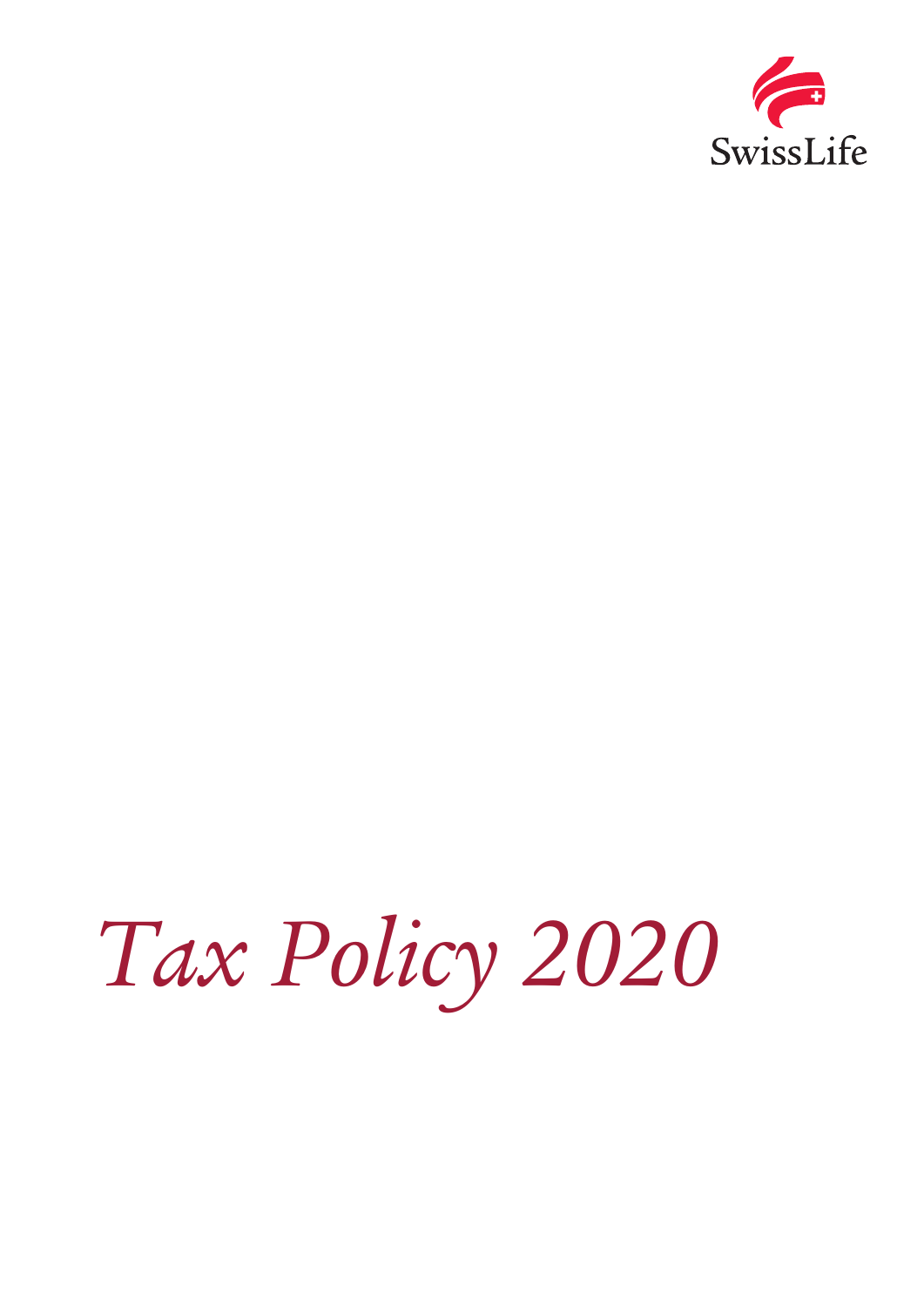## **Introduction**

[Swiss Life is a leading European provider of comprehensive life and pensions and financial](https://www.swisslife.com/en/swisslifegroup/overview.html)  [solutions. Swiss Life enables people to lead a self-determined life and has more than 160 years of](https://www.swisslife.com/en/swisslifegroup/overview.html)  [experience in affording people financial security. The Swiss Life Group operates in Switzerland,](https://www.swisslife.com/en/swisslifegroup/overview.html)  [France, Germany, Luxembourg, Liechtenstein, Singapore and the United Kingdom. Swiss Life](https://www.swisslife.com/en/swisslifegroup/overview.html)  [provides multinational corporations with employee benefits solutions and individuals with](https://www.swisslife.com/en/swisslifegroup/overview.html)  [structured life and pensions products. The advisors of Swiss Life Select, Tecis, Horbach,](https://www.swisslife.com/en/swisslifegroup/overview.html)  [Proventus, Chase de Vere and Fincentrum use the Best Select approach in various European](https://www.swisslife.com/en/swisslifegroup/overview.html)  [markets to choose suitable products for customers. Swiss Life Asset Managers offers institutional](https://www.swisslife.com/en/swisslifegroup/overview.html)  [and private investors in Switzerland, France, Germany and the United Kingdom access to](https://www.swisslife.com/en/swisslifegroup/overview.html)  [investment and asset management solutions. The Group also comprises](https://www.swisslife.com/en/swisslifegroup/overview.html) the subsidiaries Livit, [Corpus Sireo, Mayfair Capital, Beos](https://www.swisslife.com/en/swisslifegroup/overview.html) and Fontavis. At the end of 2019 the Swiss Life Group employed approximately 9300 people and had a network of some 14000 advisors.

### **Commitment to compliance**

Swiss Life takes its corporate responsibilities seriously, whether in its business operations, its role as an employer, as part of society or with respect to the environment and is a member of several sustainability initiatives as outlined in its [Sustainability](https://www.swisslife.com/content/dam/com_rel/dokumente/fy_results/fy_2019/SwissLife_CorporateSustainability_FY19_en.pdf) Report. As a taxpayer, Swiss Life aims to bear its fair share of the public budget, contributes to the economy and offers jobs and training opportunities. Tax compliance for us means paying the appropriate amount of tax in the right place on a timely basis. It involves disclosing relevant facts and circumstances to the tax authorities and claiming reliefs and incentives where available.

### **Tax governance and risk management**

Swiss Life complies with accepted standards of corporate governance and, in the interests of its shareholders, policyholders and staff, attaches great importance to the requirements entailed in terms of the management and organisation of the Swiss Life Group. The corporate governance of Swiss Life Holding Ltd (Swiss Life Holding) is based on the relevant directives issued by the SIX Swiss Exchange and the Swiss Financial Market Supervisory Authority FINMA. It is modelled on leading national and international corporate governance standards; in particular, the Swiss Code of Best Practice for Corporate Governance issued by the Swiss Business Federation "economiesuisse", as well as the Organization for Economic Cooperation and Development's (OECD) principles on corporate governance.

One pillar of Swiss Life's responsible, sustainable business is its integrated, value-oriented risk management involving both quantitative and qualitative elements. The goal is to protect customers' funds and ensure the best possible investment of risk capital, while complying with legal and regulatory requirements and considering the current capital market environment.

Risk management is a key component of Swiss Life's management process. The respective committees of the Corporate Executive Board and the Board of Directors continually monitor and take decisions in the area of risk management.

Swiss Life sets great store by compliance with all applicable legal provisions and regulatory stipulations in all its activities. Its Code of Conduct is an important tool in this respect. It contains the values and principles of Swiss Life as well as the rules of conduct, which are binding for all employees. It stipulates that all employees of Swiss Life must comply fully with all applicable laws and regulations, all relevant internal directives and guidelines.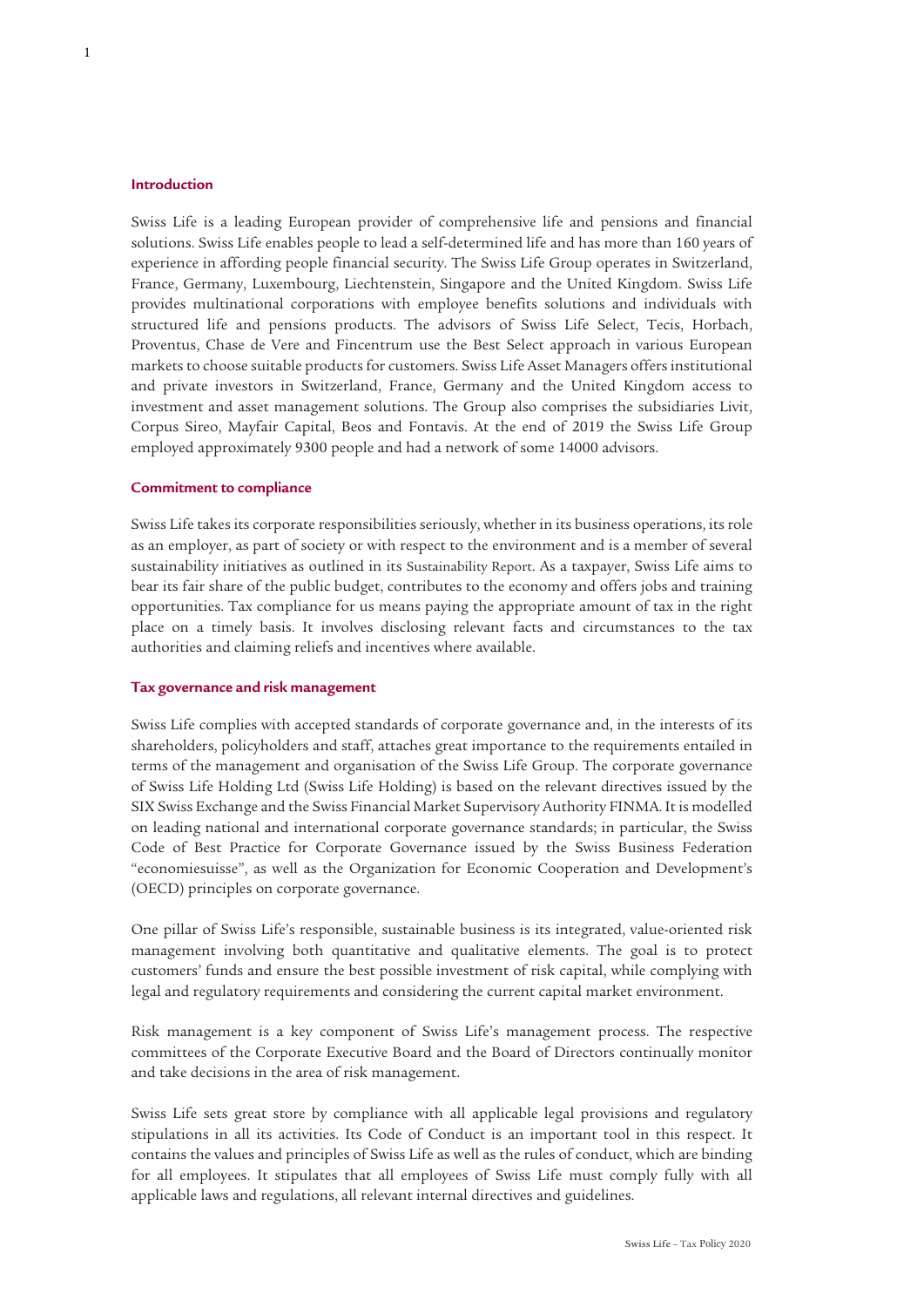The management of the Group's tax affairs is based on Directives and Guidelines that are approved by the Corporate Executive Board.

Under the leadership of the General Counsel, the Head of Corporate Tax supports the Board of Directors and the Group Executive Board in all tax matters pertaining to the Swiss Life Group. The General Counsel and the Head of Corporate Tax jointly have overall functional responsibility, overseeing and coordinating the activities of the local Tax Services Functions.

The local CFO and Tax Services Functions are responsible at their level for day-to-day tax questions and compliance with the overall tax policy of the Group. The local CFO and Tax Service Functions report functionally to the Head of Corporate Tax. In certain tax questions, it remains at the discretion of the Group Tax Services Function to take over responsibilities from the local Tax Services Functions.

# **Attitude towards tax planning**

Tax is one of a range of topics that the Swiss Life Group will consider when deciding how to organize its commercial activities to create sustainable value for its stakeholders. All tax planning must support genuine commercial activity and comply fully with all applicable tax laws and regulations as well as reflecting legislative intent. The Group will not enter into transactions that are purely tax driven or that result in an artificial or contrived outcome. Where the interpretation or application of tax laws is not clear, we take well-reasoned approaches based on available legal authorities and administrative positions of tax authorities, engaging external advisors where considered necessary.

All cross-border intercompany transactions within the Group must be in line with the international and national Transfer Pricing rules and requirements, in particular the «Arm's Length Principle» as stipulated in Art. 9 of the OECD Model Tax Treaty. These standards apply to all Swiss Life entities. However, local rules and requirements specify how to implement the Transfer Pricing Guideline in each jurisdiction. Where such domestic law provides stricter rules, Swiss Life follows such rules.

# **Level of tax risk the group is willing to take**

Swiss Life is a highly regulated international financial group with a broad variety of stakeholders. Hence, its internal governance accepts only a low level of tax risk appetite, which must be monitored and reported to Group Tax. Tax risks are considered as part of the Group's wider internal control system (ICS). It involves the identification and assessment of several potential tax risks as well as the controls required to mitigate those risks and ensure they fall within the approved risk appetite.

# **Working with tax authorities**

Swiss Life builds and maintains professional and constructive relationships with tax authorities in all the jurisdictions where it operates. For material transactions or tax events Swiss Life may engage with relevant tax authorities on a real time basis to agree or clarify the application of tax legislation to such a transaction or tax event. As a large business Swiss Life is subject to annual tax audits in several countries, during which Swiss Life may discuss and agree the status of current, future and past tax risks.